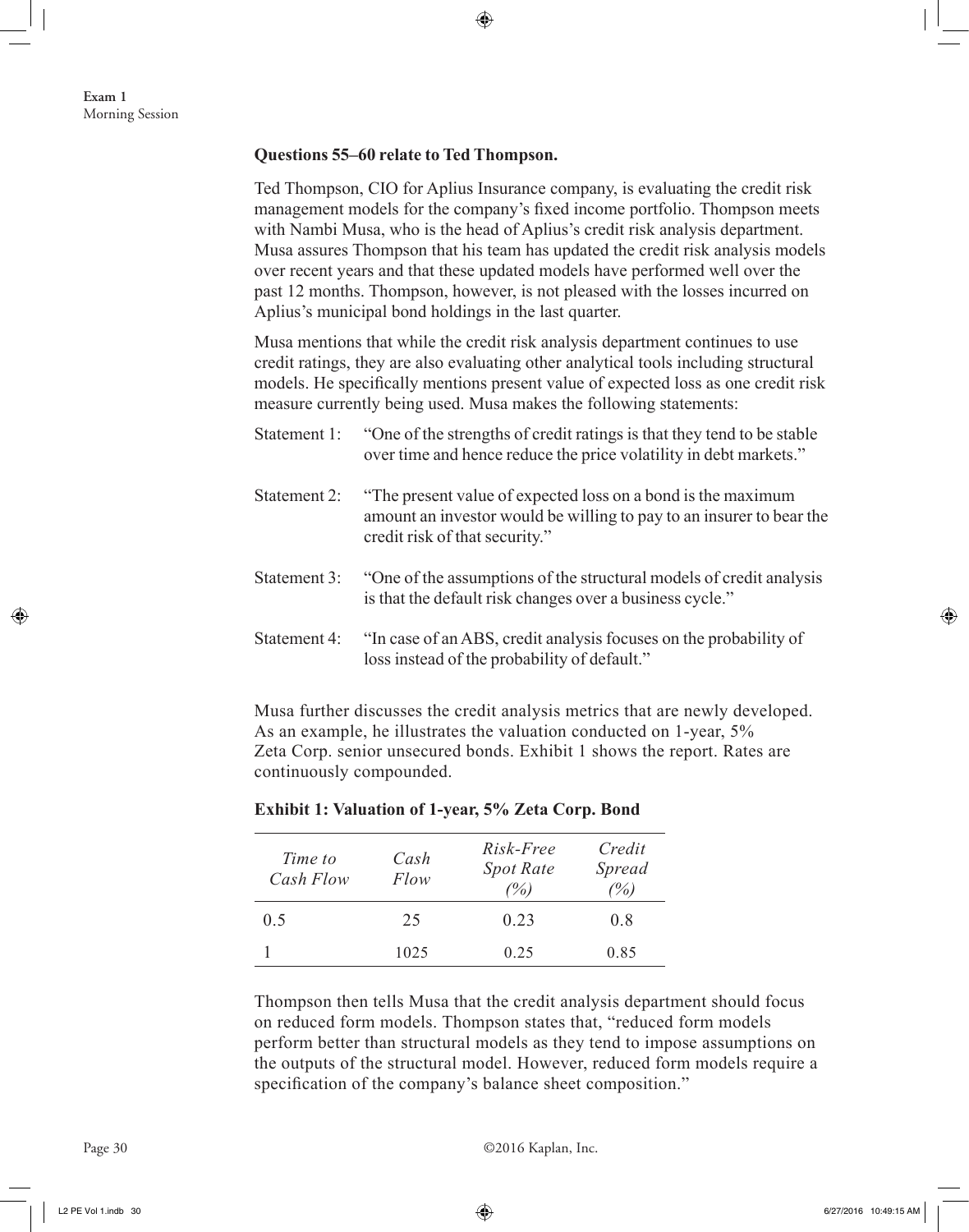- 55. Musa's statement 1 is *most likely*:
	- A. correct.
	- B. incorrect because credit ratings are unstable over time.
	- C. incorrect because of the implied relation to price volatility in debt markets.
- 56. Musa's statement 2 is *most likely*:
	- A. correct.
	- B. incorrect as the statement only considers credit risk.
	- C. incorrect as the statement should refer to expected loss and not to present value of expected loss.
- 57. Musa's statement 3 is *most likely*:
	- A. correct.
	- B. incorrect as structural models assume that default risk is constant over a business cycle.
	- C. incorrect as structural models assume that default risk is constant over the life of the bond.
- 58. Musa's statement 4 is *most likely*:
	- A. correct.
	- B. incorrect as credit analysis of ABS focuses on the probability of default instead of the probability of loss.
	- C. incorrect as credit analysis of ABS focuses on probability of tranche default instead of probability of default.
- 59. Using information in Exhibit 1, the present value of expected loss for the Zeta Corp. bond is *closest* to:
	- A. \$7.74.
	- B. \$8.25.
	- C. \$8.76.
- 60. Thompson's statement about reduced form models relative to structural model is *most likely*:
	- A. correct.
	- B. incorrect regarding assumptions imposed.
	- C. incorrect regarding specification of balance sheet composition being required.

## **End of Morning Session**